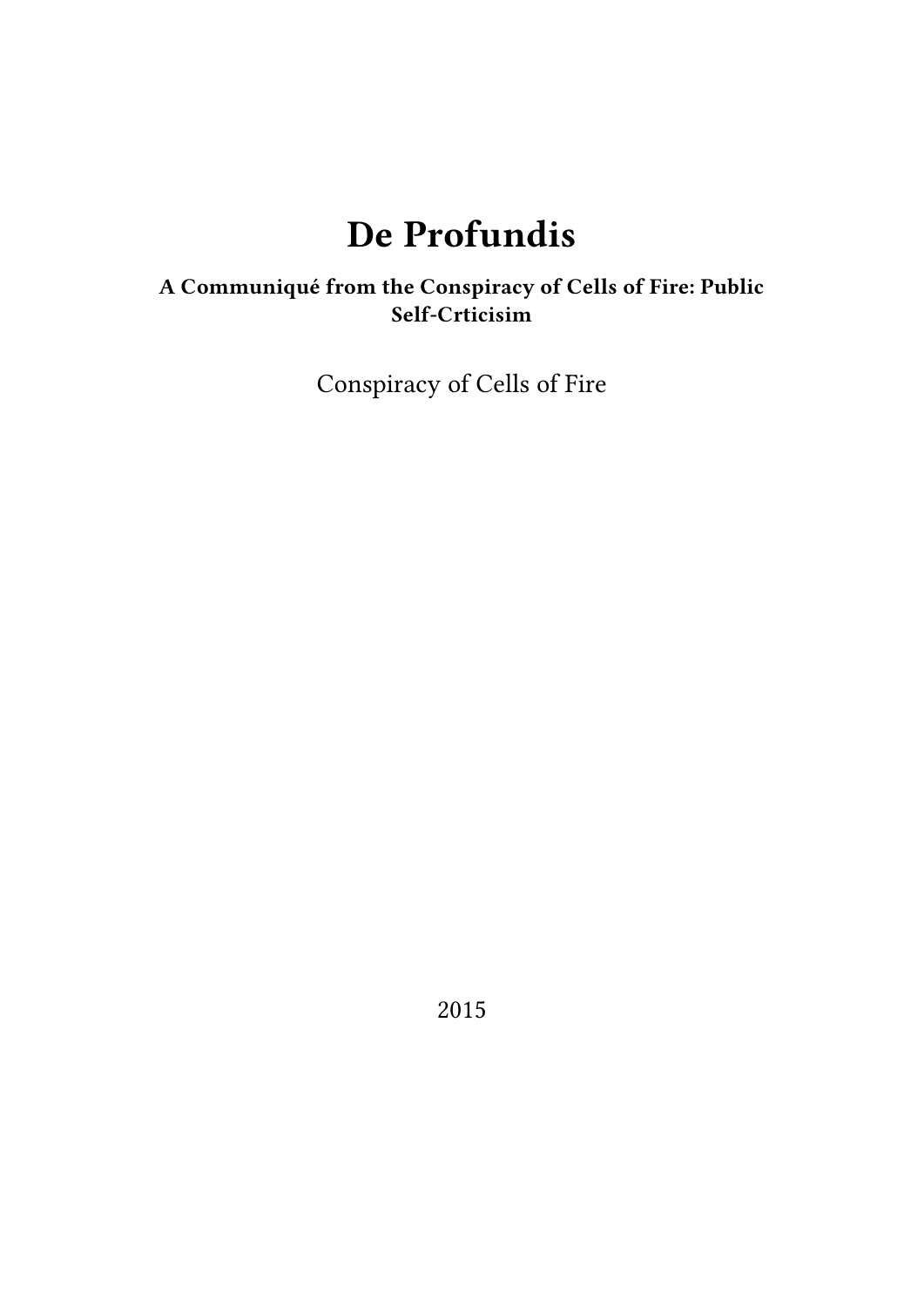# **Contents**

| II. From the weapons of criticism to self-criticism $\ldots \ldots$        | $\overline{4}$ |
|----------------------------------------------------------------------------|----------------|
|                                                                            | $\overline{4}$ |
| IV. The "dismissal", Nechayev and the mail $\ldots \ldots \ldots \ldots$ 7 |                |
|                                                                            | -8             |
| VI. The leading team of Conspiracy of Cells of Fire                        | -8             |
| VII. Relations with common criminals 8                                     |                |
|                                                                            |                |
|                                                                            |                |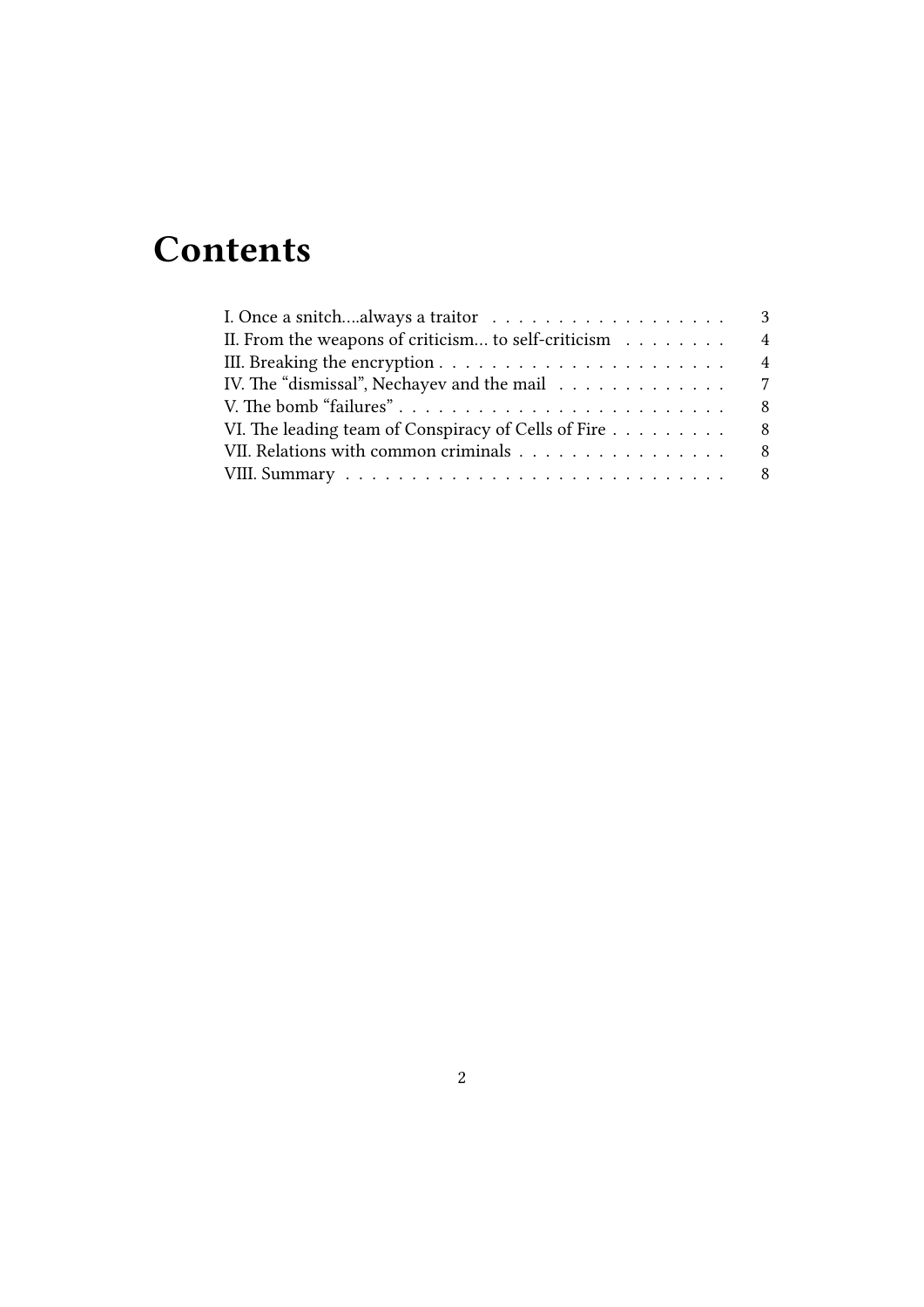We had no intention of contributing to the continuing of the public downfall and inner cannibalism that broadened with skillful architecturing by the police, journalists and the miserable interview given by Xsiros<sup>1</sup> . **But misery reigns…**

## <span id="page-2-0"></span>**I. Once a snitch….always a traitor**

What is more infuriating than the snitch of 17th November<sup>2</sup> talking about morality… He who, in his preliminary statements in 2002 (they are published on internet) was whining and begging the cops to go easy on him, as a return for his cooperation with persecution authorities.

**What is more challenging** than the snitch being presented as the critic of the "movement". He who, until this day, hasn't even apologized to his former comrades for the life-long sentences he "offered" them with his unbiased confessions to the counter-terrorism agency (without them even so much as slapping him).

**What is more contradictory** than the ridiculous aspiring petty leader asking for the collective procedures and diversity to be respected. In his raving where he was impersonating the reincarnation of Karaiskakis<sup>3</sup>, he was exhibiting an authority complex that was testing the nerves of the comrades, who were putting up with him and helping him to escape for an entire year, with huge patience and by risking their life and freedom from the cops.

**What was more boxing** than us constantly delaying our total rupture with him, which would free us from his mental stench. Unable to support even himself, with his expulsion from our circles, it would have been a matter of hours before he was caught by the police and based on his snitching history, there was the danger of snitching the escape plan we had organized and which he was constantly sabotaging. Besides, it wouldn't have been his first time snitching…

**What was more WRONG** than our own contradiction. While at first we supported him with all our power considering him our comrade, we have in fact written "once a guerrilla, always a guerrilla", forgetting though that there is also **"once a snitch, always a traitor"**.

<sup>&</sup>lt;sup>1</sup> Xiros has given an interview to Makis Triantafilopoulos (a very well known journalist scum with deep connections in the political parties, state agencies, local capitalists and the fascists of Golden Dawn) and his site Zougla.

 $2$  17th of November was a Marxist-Leninist urban guerrilla group that was active from 1975 until 2002 in Greece. The comrades of CCF refer to the incidents that followed the group's crack down by the authorities in 2002, when a bomb exploded in the hands of a member of the group. Xiros was a member of this group.>

<sup>&</sup>lt;sup>3</sup> This is an ironic reference to a video-recorded speech to the people, published by Xiros after his escape from prison. Georgios Karaiskakis was one of the captains during the Greek revolution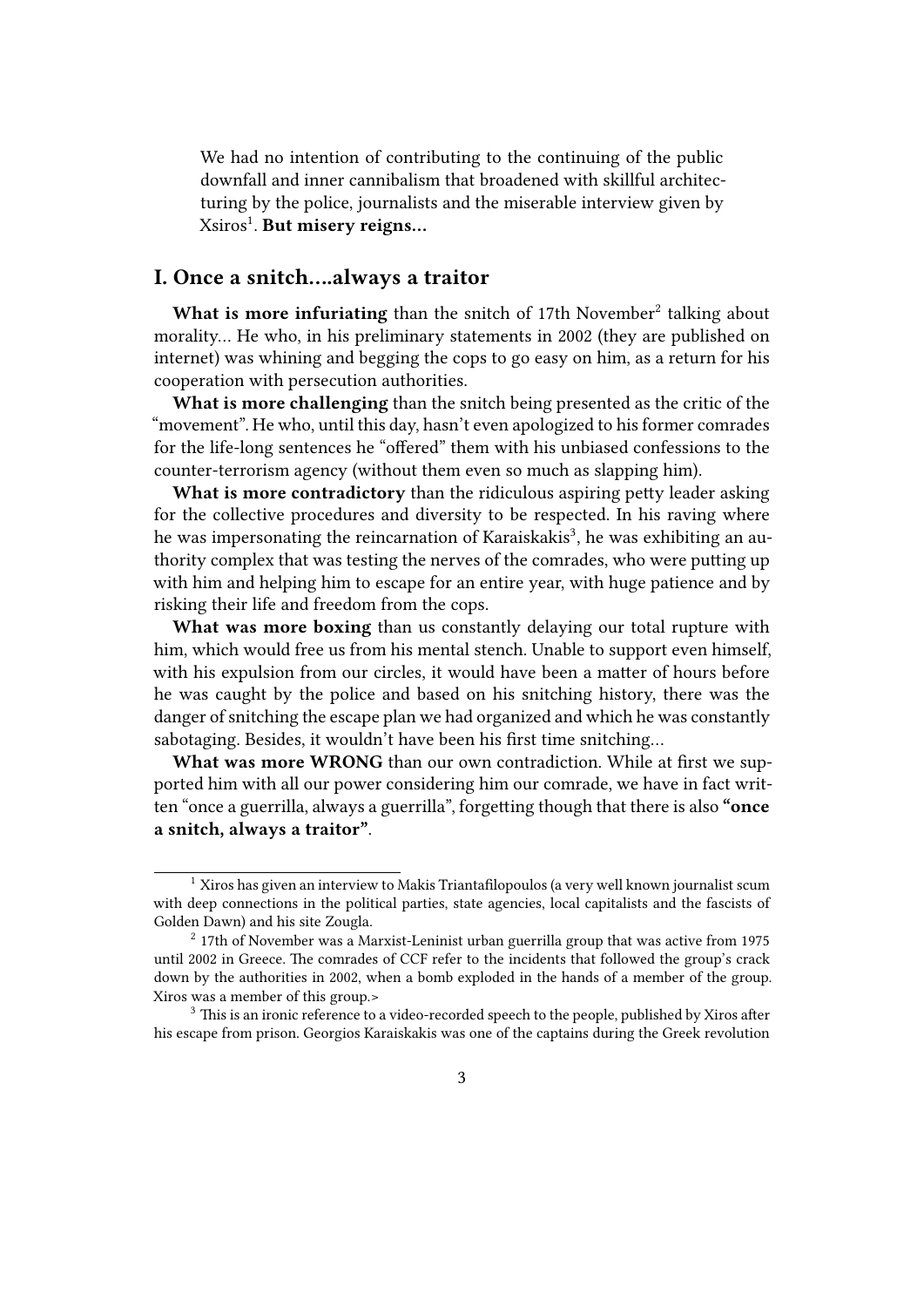He betrayed our trust, our friendship, our comradeship and the solidarity we offered him, against a reality which, as the months were passing, revealed that he was a disgusting person, a loathsome subhuman addicted to lies.

Him ending up being chased from all the prisoners, from all prison wings $^4$  and being under the protection of the prison agency, is to be expected. Not because, as media say, the prisoners think that he is responsible for the creation of maximum security prisons (type C), because he violated his prison leave<sup>5</sup>. If this was right, then there shouldn't be clashes with the police during demonstrations because they cause repression and the urban guerrilla should stand down because counterterrorism bills are being proposed.

Xiros is being chased by everyone for the emetic dirt he dared to utter against us inside prison and for the stigma of the snitch that he will carry for ever. He and the likes of him, ridiculed urban guerrilla and smeared a big part of it, turning it into a history of snitching and betrayal.

At least we, with our "mafia-like practices" never betrayed our ideas and our comrades. But even those who were arrested and accused of being members of our group without having anything to do with it, no matter if we don't consider some of them comrades or if we even consider some of them our personal enemies, the only thing sure is that there wasn't a snitch or a traitor among them.

### <span id="page-3-0"></span>**II. From the weapons of criticism… to self-criticism**

The following text is our own inner mirror. Distorted and quite blurry after its pubic procession in the altar of the media, it remains a part of us and we will not pretend that we don't recognize it. Loving responsibility means not being afraid of being exposed, not to sell out yourself for the sake of an unwrinkled "good" public image. **So, let all idols be torn down and first of all our own.**

## <span id="page-3-1"></span>**III. Breaking the encryption**

We never loved the powerful ones. Our conscience and our heart always chose the side of the hunted, the persecuted, the wanted. When one decides to leave prison by violating his prison leave our help and support are granted. Who can say to someone to return back to prison? Who will refuse to wholeheartedly lend a hand to someone who violates his five-day controlled freedom in order to go

against the Turkish occupation in 1821 and he is a national and popular hero. His picture along with other similar historical characters were placed behind Xiros during his speech in the video.

<sup>4</sup> Xiros has been attacked four times by other inmates so far.

<sup>&</sup>lt;sup>5</sup> After Xiros violated his prison leave, the media went mad. As a response to this hysteria, the former government proposed the bill about maximum security prisons (type C).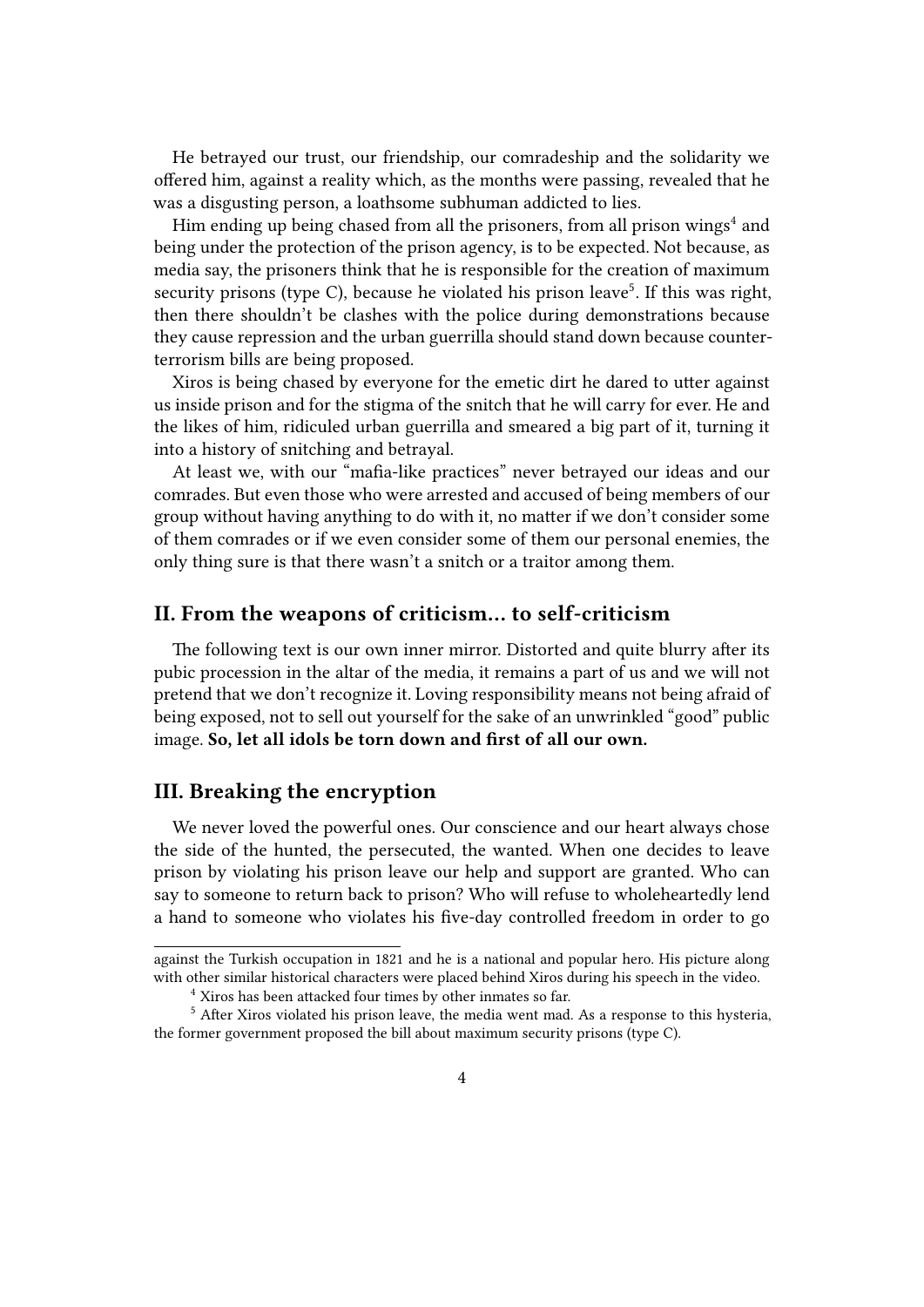underground? We surely won't. But life is not revolutionary poetic verses nor theories for all uses. **Life is the choices that have a past, a present and a future. Life is the actions which, in order to have perspectives, should also have memory.**

Blaming others is the easiest thing to do…. "We didn't know…, We miscalculated….". But the truth is simpler: **We know, we knew and we chose to miscalculate…**

With full awareness, we remained indifferent to the book of history. The summer of 2002, the arrests of the members of 17th November, the snitching and the witnessed testimonies (with the exception of those who honored their organization) are one of the darkest spot in the history of urban guerrilla in Greece. They are the black pages that are memorable for all of us. Besides, even if we invoked selective "amnesia" it would still be against us.

So there was a history of imprisoned individuals with many life-long sentences because some other people "talked" to the police. Until today, there are loose ends, things that haven't been told in the way and with the intensity they should have. But speaking about ourselves, the heaviest thing is that with our choice we brought back from the dead the most appalling part of this history that was in lethargy for year.

One could ask himself: "Doesn't one has the right to rewrite the book of his own history?" Unfortunately, history gave as the answer to that, in the worst manner.

**There are things that cannot be unwritten and snitching is one of them.** But even if one wants to rewrite the book of his life, he must cleanse himself by making public self-criticism and apologize in a bold and humble way. **But as we said, we will only speak about us here.** We knew all these and we decided to walk past history. Were we fooled by anyone? Obviously not.. We consciously chose "revolution justifies the means" and finally the only thing sure is that **"revolution doesn't sanctify people"**<sup>6</sup> .

We remained indifferent to the loose ends of a history of snitching because we were in a rush, we wanted to continue our own history, to regain our freedom and rejoin the battle of the anarchist urban guerrilla. **But we forgot that nothing beautiful and new can be written in dirty, used pages.**

And so wear, paranoia and ugliness were spread like a plague over everything nice we wanted to built. We wanted to free ourselves and at the same time we were imprisoning comrades, friends and ourselves in a maze of tactics and unorthodox approaches. We learned that ugliness can't fight ugliness the hardest way. For a whole year and with the untiring efforts of an ant, we built everything from almost nothing. We organized a plan (away from the filthy lies that we allegedly didn't

 $6$  The expression "revolution justifies the means" is "revolution sanctifies the means" in Greek.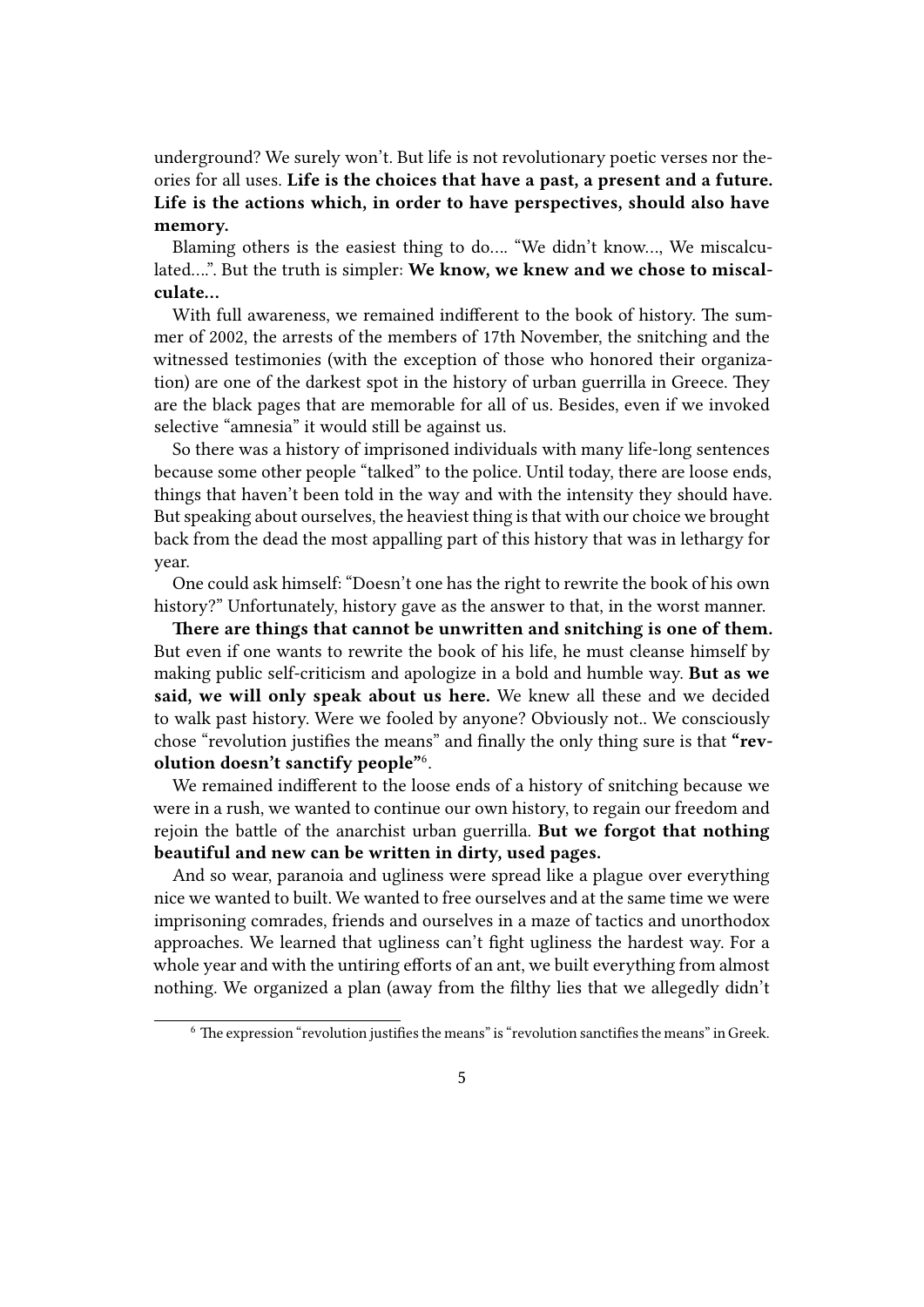care about the lives of irrelevant citizens) that would humiliate the heart of the prison system. With a bomb weighing 150 pounds, placed into a barrel with a conical head following the patent of **EFP** (a methodology followed by the Iraqi guerrillas against U.S. buildings in order to direct the shock wave with piercing power) we would tear down the prison wall nullifying the possibility of harming irrelevant people. A plan that needed thousands of hours of preparation from our comrades outside the walls. But even if 300kg, not the 150kg we were going to use, were to just be placed into a vehicle, the shock wave would only hit the prison wall a little, without inflicting the necessary damage and the explosion would have been expanded to weaker spots, like the surrounding alleys, causing huge human losses. Besides, this is what our experience has shown us, from the attack our group carried out with a time bomb against a part of the wall of Korydallos prison in 2010. In this case, where there obviously couldn't have been a warning call in order for the buildings to be evacuated, we had to find a solution. After months of searching we decided to use the **Explosive Formed Penetration (EFP)** method. In short, let us say that in this method, one uses a concrete vessel, on which a steel conic head is placed proportioned according to the size of the vessel and the material of the target. During the explosion, the shock wave is directed only towards the targeted direction and turns the steel head into a projectile with tremendous speed that impacts directly on the target. The vessel and the head we were going to use for this plan, was the "barrel with explosive material" found in Anavissos. Obviously, there were trials in smaller scale, in order to be sure about the results. Trials that required time and there was danger for our comrades outside the walls, but they had to happen. When they took place in remote areas and we observed that the shock wave focuses where we wanted and that the effect on the surrounding area was minimum, the plan was set on the move. As an extra precaution, although it wasn't needed due to this method, there would have been sand bags around the barrel, inside the vehicle, so that the minimum shock wave that would direct towards other directions would be absorbed. This part of the escape plan and the plan in general, were designed in a way that no unplanned loss of human life was going to happen.

A blow that would have never have happened before, against the ugliest monument of captivity. And most importantly, a liberation that would lead us back to battle and to the armed paths of urban guerrilla. But, in the name of a beautiful cause, we started to cut back on behaviors, obsessions, delusions, problems, arrogance, on everything that made us anarchists. And all of this in order not to lose the opportunity, the moment, the phase, the bang, our freedom… And at the end we lost everything. And more importantly, we lost people. People who didn't have the dark marks of an embarrassing past but a crystal present and a fiery future, went underground and people that had no idea who they were helping or had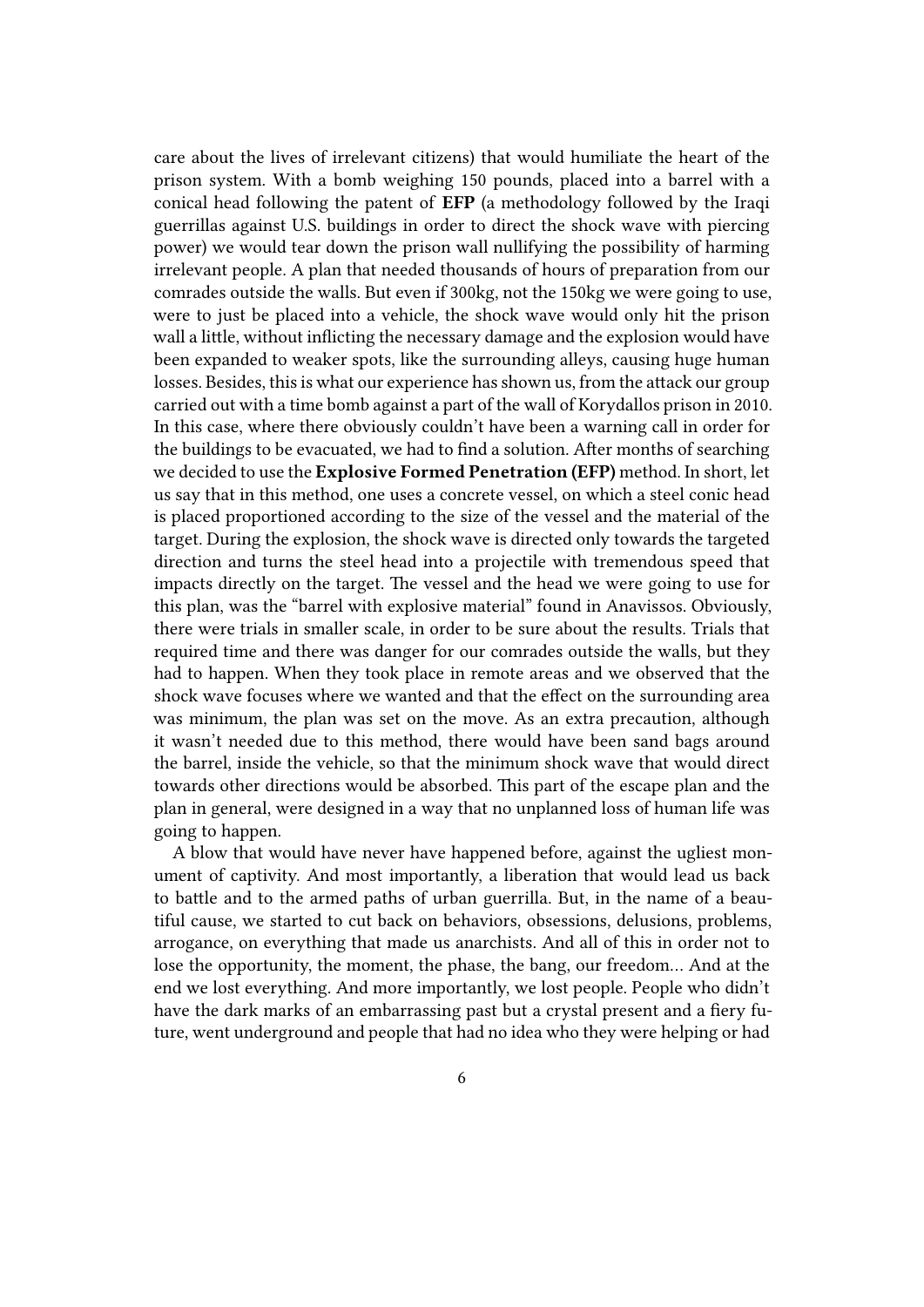nothing to do with it were imprisoned. The responsibility is mostly ours. We are not talking so much about the result (we are not instigators of everything and as far as our comrades are concerned, the decisions were taken in equal terms) but for the appalling scenery we created.

# <span id="page-6-0"></span>**IV. The "dismissal", Nechayev and the mail<sup>7</sup>**

**We neither confirm not deny anything**. However, no bigger lie exists than half truth (and in some cases no truth at all). Journalists, in collaboration with the police did what they know best: they butchered the truth on the altar of lie. They spoke about "cementing", "massacre", "leadership's commands", "causing tens of unsuspecting victims", while they went as far as trying to depoliticize Conspiracy of Cells of Fire by saying that we entrusted the actualization of our actions to "common criminals". At the same time, the plunder of truth continued with the selective reference to excerpts of our personal mail. **When personal becomes public then the darkness of the secrets we keep is deformed by the light of an interrogation projector that distorts everything.** Whoever feels so "clean" not to be troubled that his personal diary will be on television, his thoughts, secrets, vices, vexation and anger on the newspapers frontpage, then he has already died of boredom.

**Whatever is shared between the members of a team or between some friends has a code that cannot be broken by decoding.** It is the encoded surplus of an internal story which has a past and is not to be publicly narrated. It's a code of relationship understood and interpreted by those who participate in the story. If everything confidentially said by a friend to another and by a comrade to another was to be published, then we'd be doomed to stay mute. One should consider this the next time he shares a secret, a "vice" or something due to his anger against a friend. How would he feel if that was publicly mentioned ? Especially when in this public cannibalism, the cops add their own touches of obscene lie. At the same time they want to implicate other irrelevant people and friends by adding their names to new case files.

<sup>7</sup> Parts IV,V, VI and VII refer to various things the cops claim and the media report. Among the evidence presented by the police, there were hundreds of handwritten notes, correspondence between the comrades and the people involved in the escape plan.. In one of these notes, CCF were allegedly saying that they would "dismiss" Xiros after the escape. Concerning the bomb failures, the cops claim that Xiros was responsible for the failed bombing at the police station of Itea and another one at a tax office which hasn't been claimed by CCF or anyone else. The cops claim that CCF were going to execute Xiros (this is the way they interpreted the word "dismiss") because of these failures, after the escape. What is more, journalists and cops once again talked about "the leading team" of CCF and their alleged "connections" with criminal bosses in prison.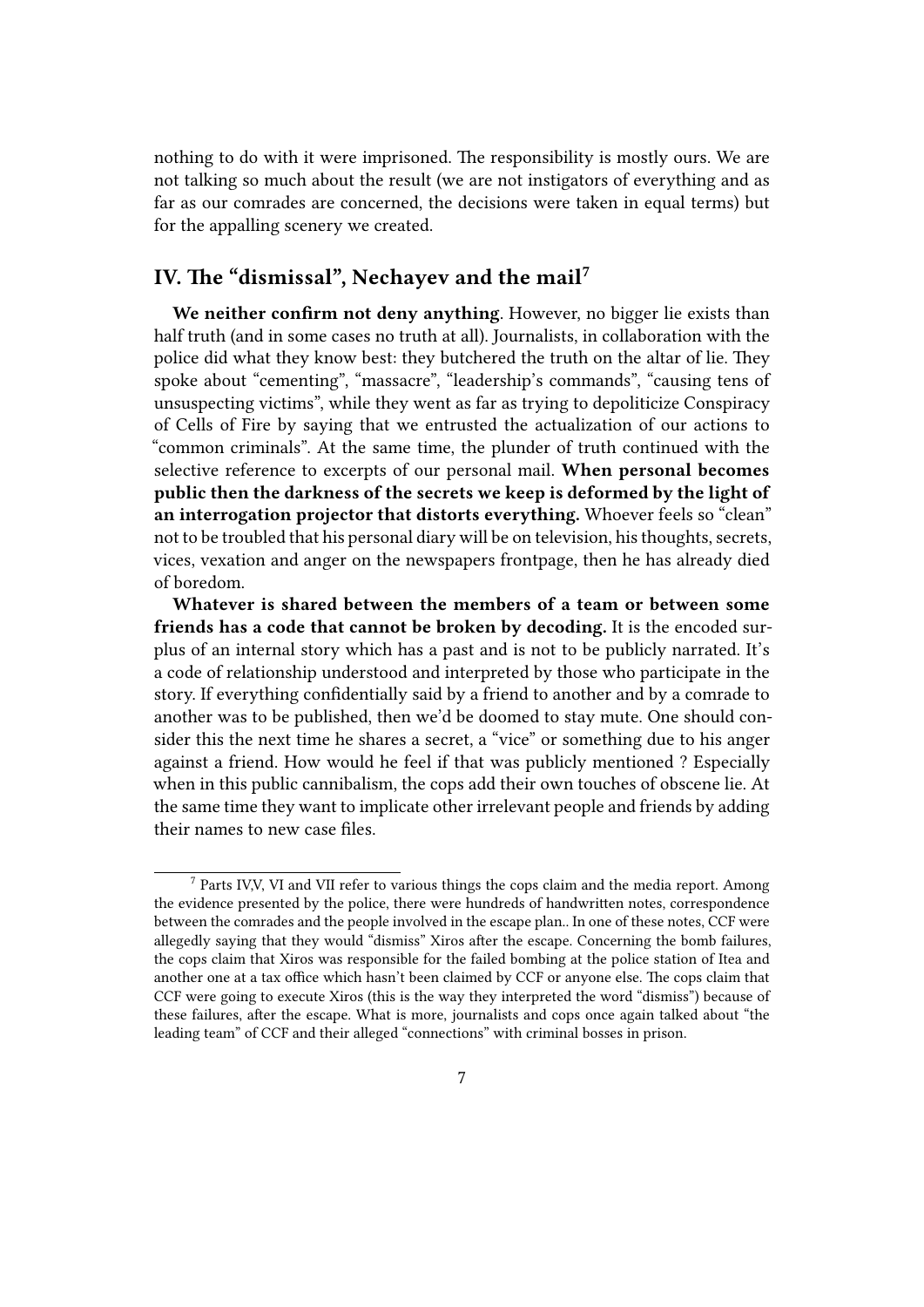# <span id="page-7-0"></span>**V. The bomb "failures"**

A failure was our choice to "erase" history and not the fact that some bombs didn't explode. **Comrades are not judged by their operational capabilities and skills, but by the relations and friendship that unites them.** There was the failure and not on whether the detonation functioned or the clock worked. No matter if one hundred bombs explode, not matter if one thousand pistols find the target, when comradeship, respect, esteem and dignity are absent, the failure remains. The real fault occurs when comradeship meets paranoia. But, as we speak about self-criticism and not about others, the fact that we are in prison means that at some… turn of the road, we made our own operational mistake. So, the sinless (and not the idle) shall cast the first stone…

# **VI. The leading team of Conspiracy of Cells of Fire**

If we wanted to be leaders we would have chosen some other path, more safe and more secure, and not the anarchist urban guerrilla warfare. We are a community of comrades and friends, without commanders and underlings. We only command ourselves. Of course we're not the same. Each of us has his own skills, others more, others less, but different. However, we all give everything for the Conspiracy we planned and we'll never going to abandon. We have no leading members, we are **Olga, Giorgos, Michalis, Gerasimos, Christos, Haris, Panagiotis, Damianos, Giorgos, Theofilos** and we have one name… **Conspiracy of Cells of Fire**.

### **VII. Relations with common criminals**

Inside prison we learned that there are no labels for the signalization of people. We don't appropriate nor the rhetoric of prosecutors, neither the characterizations of the case files. Every human is judged by his actions and choices. That's why we hate the dusty ideological labels that effortlessly classify people. We learned that life goes beyond the orthodox political definitions.The values of dignity, friendship, solidarity are not taught in glass ideological auditoriums but in the consistency that everybody shows in the difficulties of life. **Because there are many who speak about anarchy, but only a few who talk about the way they live it.**

#### **VIII. Summary**

One could ask, "would you say all these if the escape was successful ?". To be honest, we don't know. **However, history is not written with assumptions…** We designed and organized a plan which, while operationally and logistically was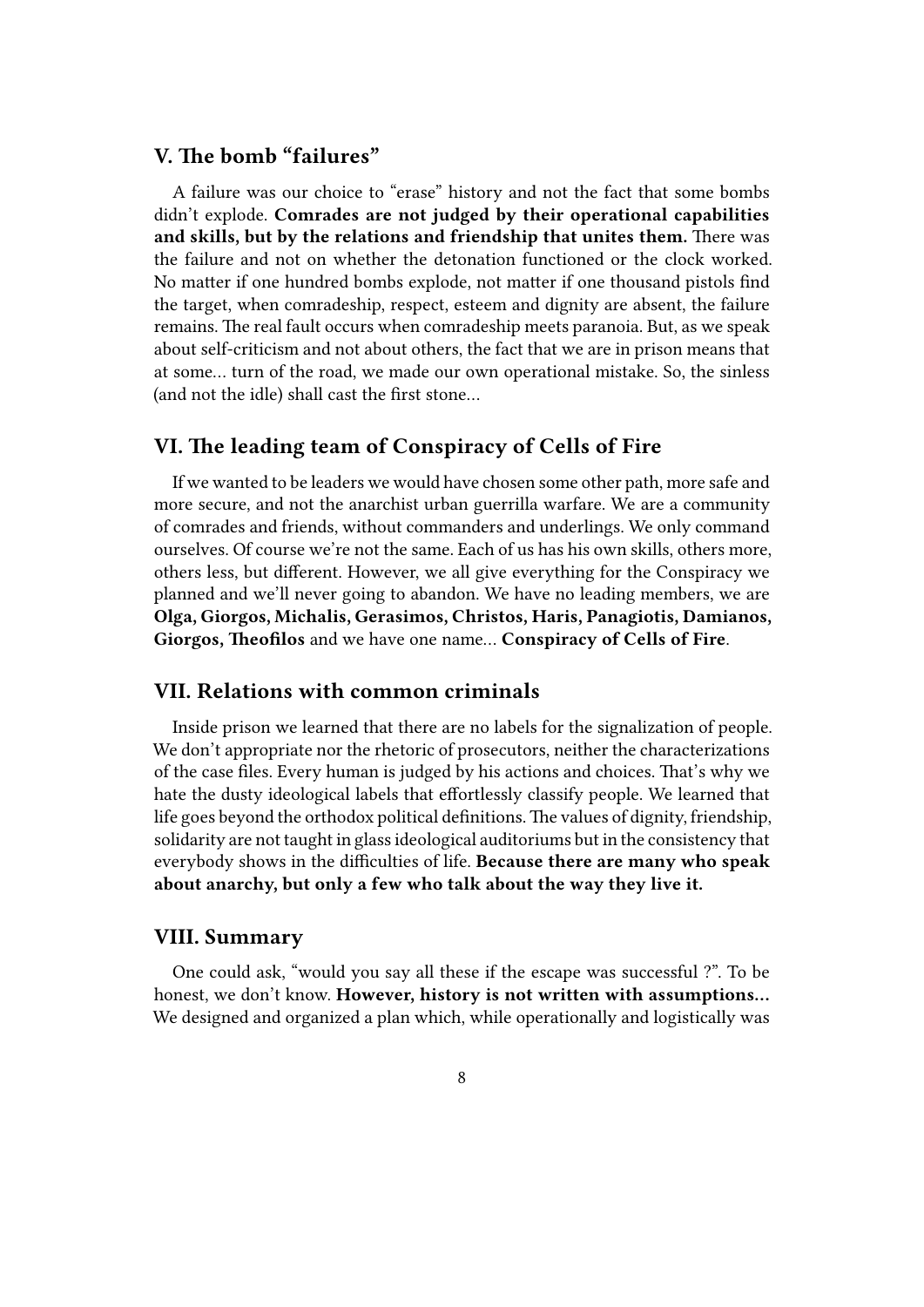impressive beyond every imagination, its internal was held with "staples" and with incredible patience to not break the abscess. The cancel and its results plunged us in the mire we ourselves nourished for a year. **We played with our contradictions and found ourselves facing them multiplied.**

We know that young comrades and friends felt embarrassed and numb towards what has been said for us by cops and journalists. That's why we oughted to publicly talk and say truths that hurt us. This is, however, the only way to create a new beginning. Via self-criticism and the violent uprooting of the past from inside us. We now have no time for sorrow. **It is often said that a mistake is the shortest road towards a new discovery. That's why self-criticism doesn't mean retreat.** Instead, we tighten again our fists and sharpen our knives. We remain stubborn and unrepentant. *And if we fall, we will stand up again, if we lost, we'll fight again, if we found ourselves locked, we'll find the key.*

*That's who we are and these are our mistakes. What we have said still stands… Through our ashes we light the fire again, a sign for our chased and wanted ones… Let's go again until the end. Because our day will come…*

# **SUPPORT TO THE IMPRISONED PEOPLE ACCUSED OF THE CONSPIRACY OF CELLS OF FIRE'S ESCAPE CASE, WITHOUT HAVING ANYTHING TO DO WITH IT**

# **SOLIDARITY – STRENGTH – COMPLICITY WITH THE WANTED AN-ARCHIST COMRADE AGELIKI SPYROPOULOU**

#### **NOTHING IS OVER, EVERYTHING CONTINUES**

### **LET'S CREATE 10, 100, 1000 FAI – IRF CELLS**

#### **FOR THE DIFFUSION OF BLACK ANARCHY AND A LIFE IN DANGER**

**Conspiracy of Cells of Fire – Imprisoned members' cell**

**Olga Ekonomidou**

**Michalis Nikolopoulos**

**Giorgos Nikolopoulos**

**Haris Hatzimihelakis**

**Christos Tsakalos**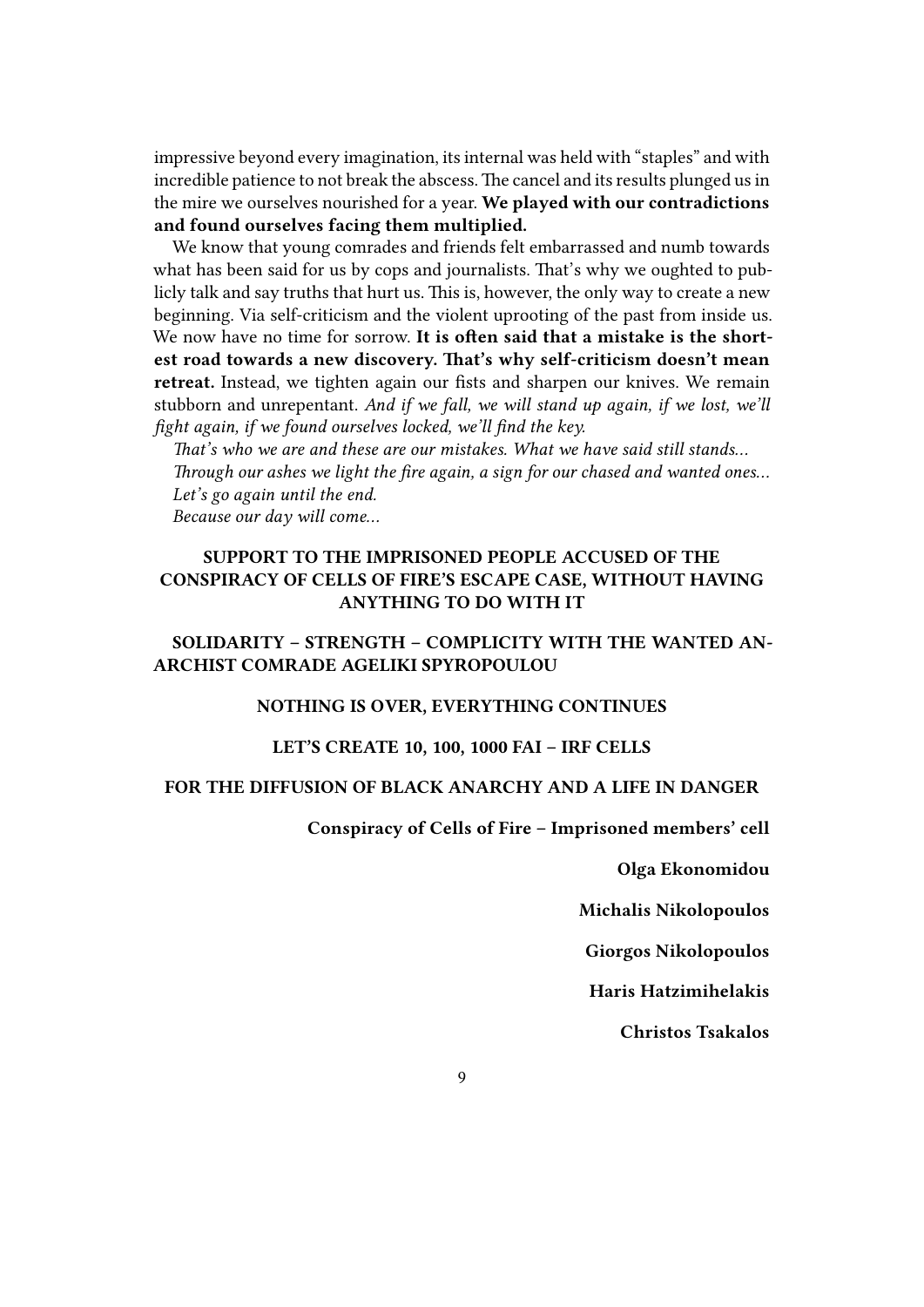**Gerasimos Tsakalos**

**Giorgos Polydoros**

**Panagiotis Argyrou**

**Damianos Bolano**

**Theofilos Mavropoulos**

*Translator's notes:*